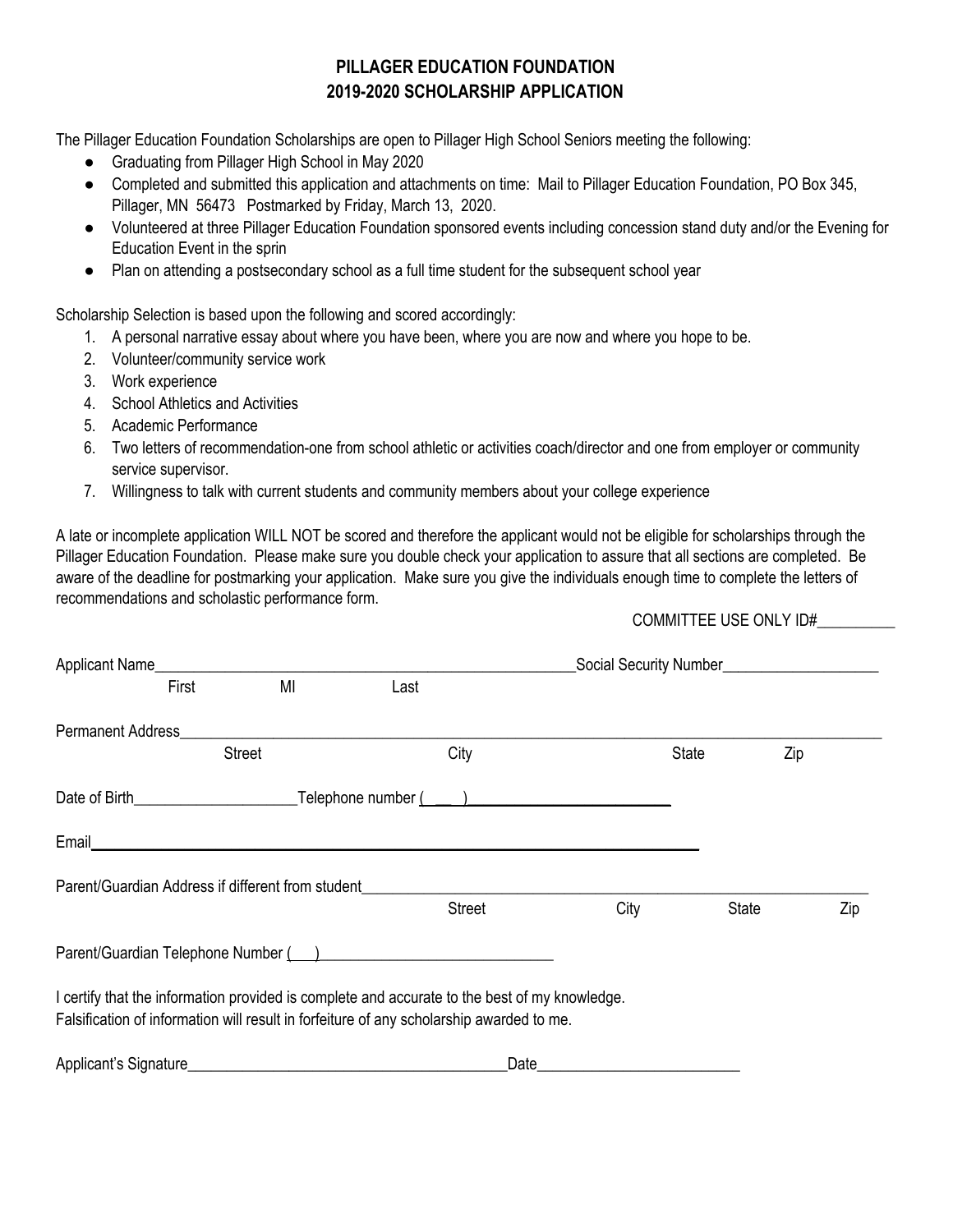### **PERSONAL NARRATIVE ESSAY**

In approximately 500 words, tell us about you, where you have been, where you are now and where you hope to be. Describe your past, including any obstacles that you have overcome and continue to strive to overcome. As you write about the present, depict things that you learned about yourself. Finally, include your plan goals in regard to education and career objectives. Include what postsecondary school you plan to attend, the field of study and degree sought.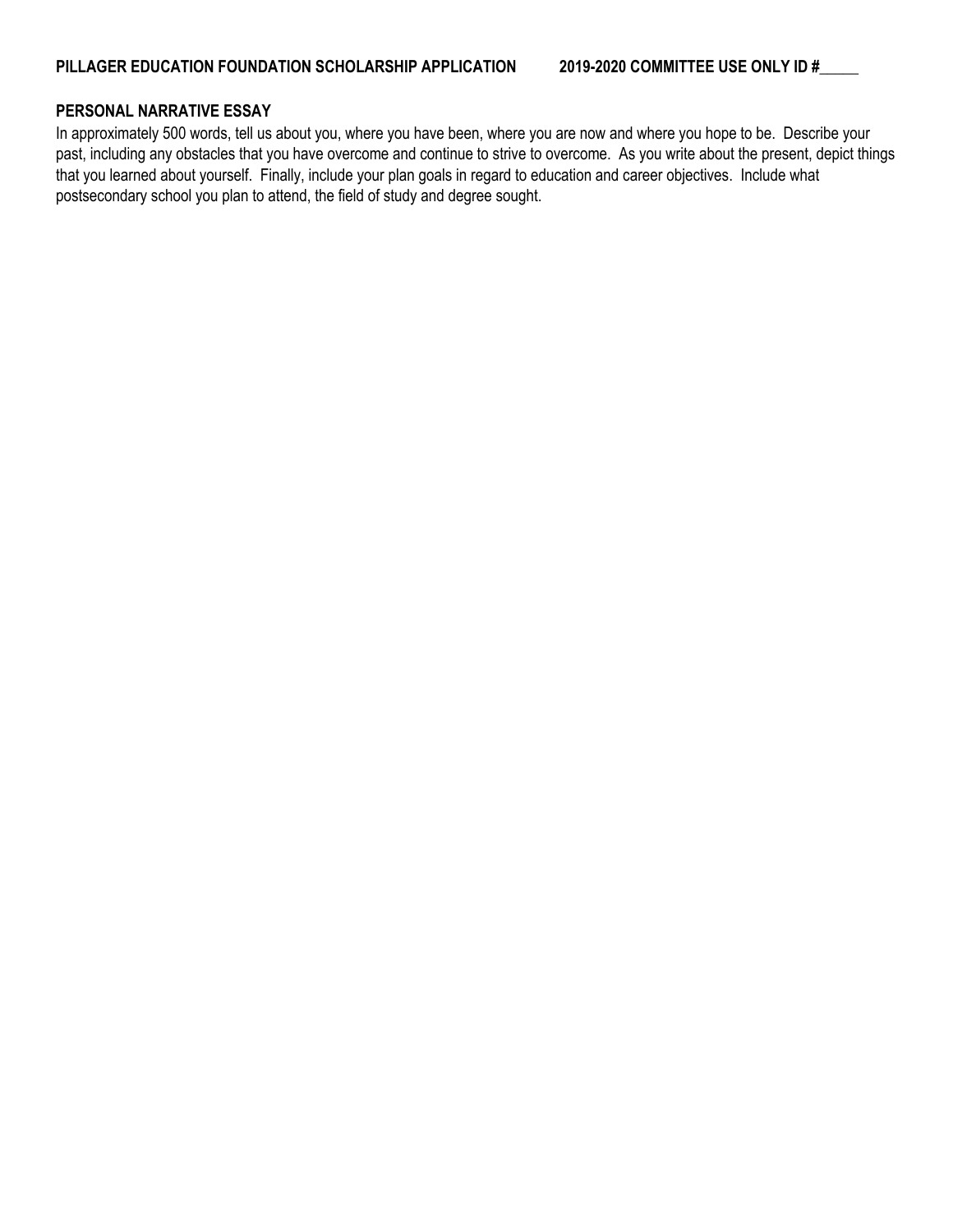## **LETTERS OF RECOMMENDATION**

Provide a minimum of two letters of recommendation. If you are involved in school athletics or activities, one letter must be from a coach or activity supervisor. If you are employed or have been involved in volunteer projects, one letter must be from your supervisor at work or the volunteer project supervisor. The other letter or letters can be from teachers, school counselors, principals, church leaders, community leaders, etc. More than two letters can be submitted with application with a limit of four. Letters should include how the person knows you, for how long, what they think about your character and why they think you would be a good candidate for a scholarship.

**WHICH SCHOLARSHIPS ARE YOU APPLYING FOR?** Check all that apply. The Pillager Education Foundation awards scholarships from other organizations based on specific criteria. Please check which scholarships you are eligible for based on the following:

\_\_\_\_Bremer Bank Scholarship - no additional criteria

\_\_\_\_Crow Wing Power Scholarship - Household is a Crow Wing Power member in good standing.

\_\_\_\_Kavanaugh's Scholarship - Pursuing a career in the hospitality business. Priority given to students participating in ProStart class. Scholarship matched by Pillager Education Foundation as a thank you for ProStart's hard work in Evening for Education event. Did you participate in the ProStart class?

Lakewood Health System Scholarship - Additional application piece to be completed by student. Pursuing a career in a health profession. To be eligible, applicant must have a 3.0 grade point average, complete a separate application, including essay, and submit a graduation picture.

\_\_\_\_Madden's Pine Beach Scholarship - Student attending Central Lakes College that demonstrates clear leadership, academic accomplishment, and participation in school activities or a record of community service

Pepsi Scholarship - no additional criteria

\_\_\_\_Pillager American Legion and Legion Auxiliary Scholarships - Student has a parent, grandparent, aunt, uncle or sibling how has served or is serving in the military. (Guards and reserve included.) Please list family member name and relationships to student.

Pillager Booster Club Scholarships - Applicant must participate in a school sponsored sport or activity and NOT have a MSHSL violation on file for the 2019-20 school year.

 $\_$  , and the set of the set of the set of the set of the set of the set of the set of the set of the set of the set of the set of the set of the set of the set of the set of the set of the set of the set of the set of th

Fillager Fireman's Relief Association Scholarship – Pursuing a career in the following: 1<sup>st</sup> choice-Fire service, 2<sup>nd</sup> choice-Emergency care field such as a Paramedic or Emergency Medical Technician, 3<sup>rd</sup> choice-Healthcare field, such as nursing or a doctor

Pine River State Bank Scholarship - no additional criteria

Lincoln Scandia Valley Lions - Priority given in the following order: two year technical trade schools, resident of Lincoln Scandia Valley, two year Community College, four year college or university

\_\_\_\_Terry and Tamara Rook Family - Student is a good student and involved in community.

Stern Industries Scholarship - Pursuing a career in Business.

Waste Management Scholarship - Pursuing a career in environmental services or heavy truck / diesel mechanic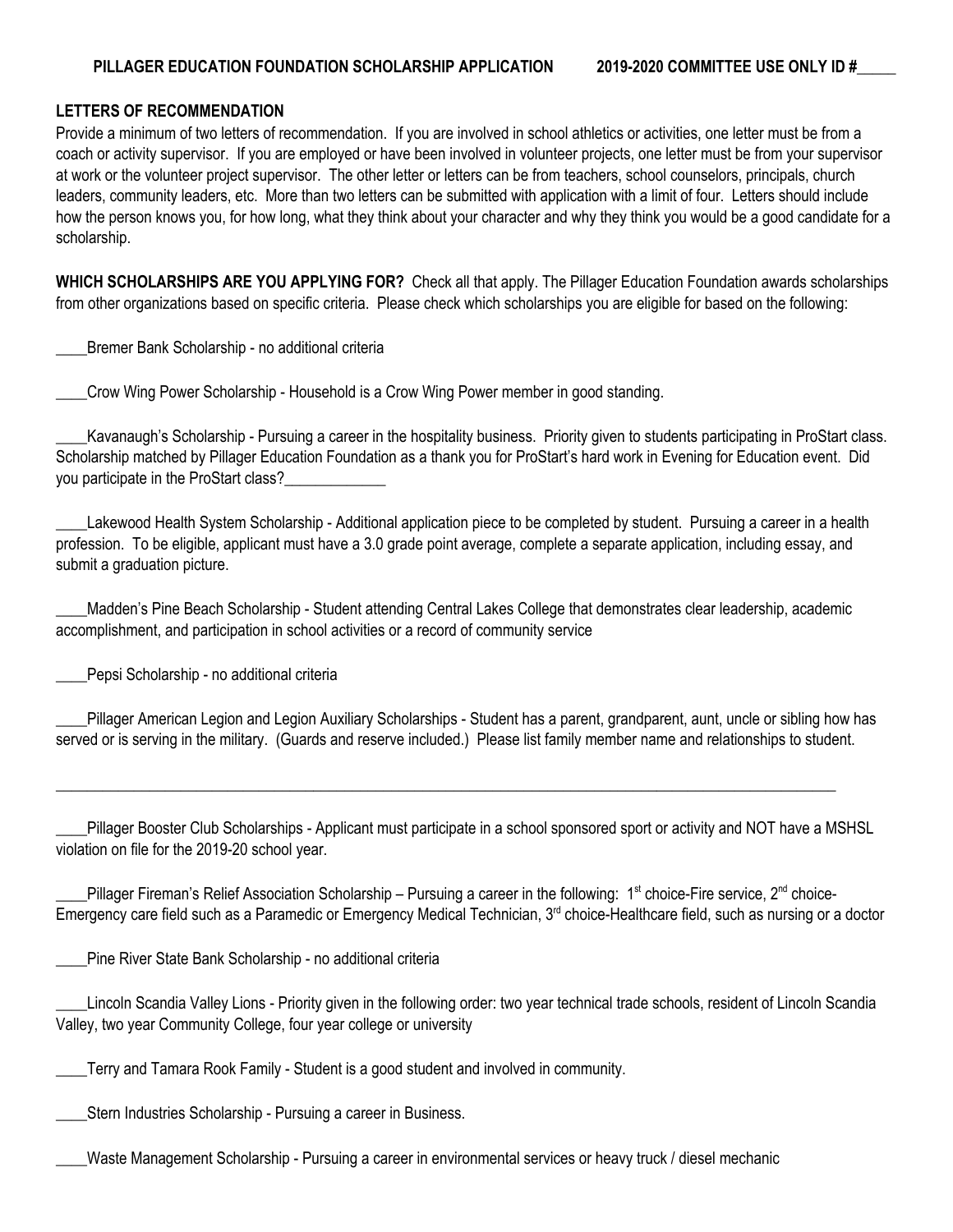#### **COMMUNITY ACTIVITIES AND VOLUNTEER WORK**

**Community Activities (Grades 9-12)** Attach additional page if needed. Community activities such as Boy Scouts, Girl Scouts, 4-H, youth group, etc.

| <b>Community Activity</b>                                | <b>Grades Participated</b> | <b>Offices held / Achievements / Awards</b> |
|----------------------------------------------------------|----------------------------|---------------------------------------------|
|                                                          |                            |                                             |
|                                                          |                            |                                             |
| <b>Volunteer Work (Grades 9-12)</b>                      |                            |                                             |
| Dilleger Education Foundation Volunteer Wark Demurrement |                            |                                             |

#### **Pillager Education Foundation Volunteer Work - Requirement**

List the three times you or someone on your behalf volunteered for the Pillager Education Foundation. Choices: Concession stand duty, (list what event and date), Evening for Education Event

1. \_\_\_\_\_\_\_\_\_\_\_\_\_\_\_\_\_\_\_\_\_\_\_\_\_\_\_\_\_\_\_\_\_\_\_\_\_\_\_\_\_\_\_\_\_\_\_\_\_\_\_\_\_\_\_\_\_\_\_\_\_\_\_\_\_\_\_\_\_\_\_\_\_\_\_\_\_\_\_\_\_\_\_\_\_\_\_\_\_\_\_\_\_\_  $2.$ 3. \_\_\_\_\_\_\_\_\_\_\_\_\_\_\_\_\_\_\_\_\_\_\_\_\_\_\_\_\_\_\_\_\_\_\_\_\_\_\_\_\_\_\_\_\_\_\_\_\_\_\_\_\_\_\_\_\_\_\_\_\_\_\_\_\_\_\_\_\_\_\_\_\_\_\_\_\_\_\_\_\_\_\_\_\_\_\_\_\_\_\_\_\_\_

## **Other Volunteer Work and Community Activity (Grades 9-12)** Attach additional page if needed.

| <b>Where you Volunteered</b>    | <b>Grades Participated</b> | <b>Description of Volunteer Work / Frequency</b> |
|---------------------------------|----------------------------|--------------------------------------------------|
| Example: Baptist Church Nursery | 9th, 10th, 11th, 12th      | helped with children every other Sunday Morning  |
|                                 |                            |                                                  |
|                                 |                            |                                                  |
|                                 |                            |                                                  |
|                                 |                            |                                                  |
|                                 |                            |                                                  |

Tell us about your volunteer experiences and how they have helped shape you. (attach additional pages if needed)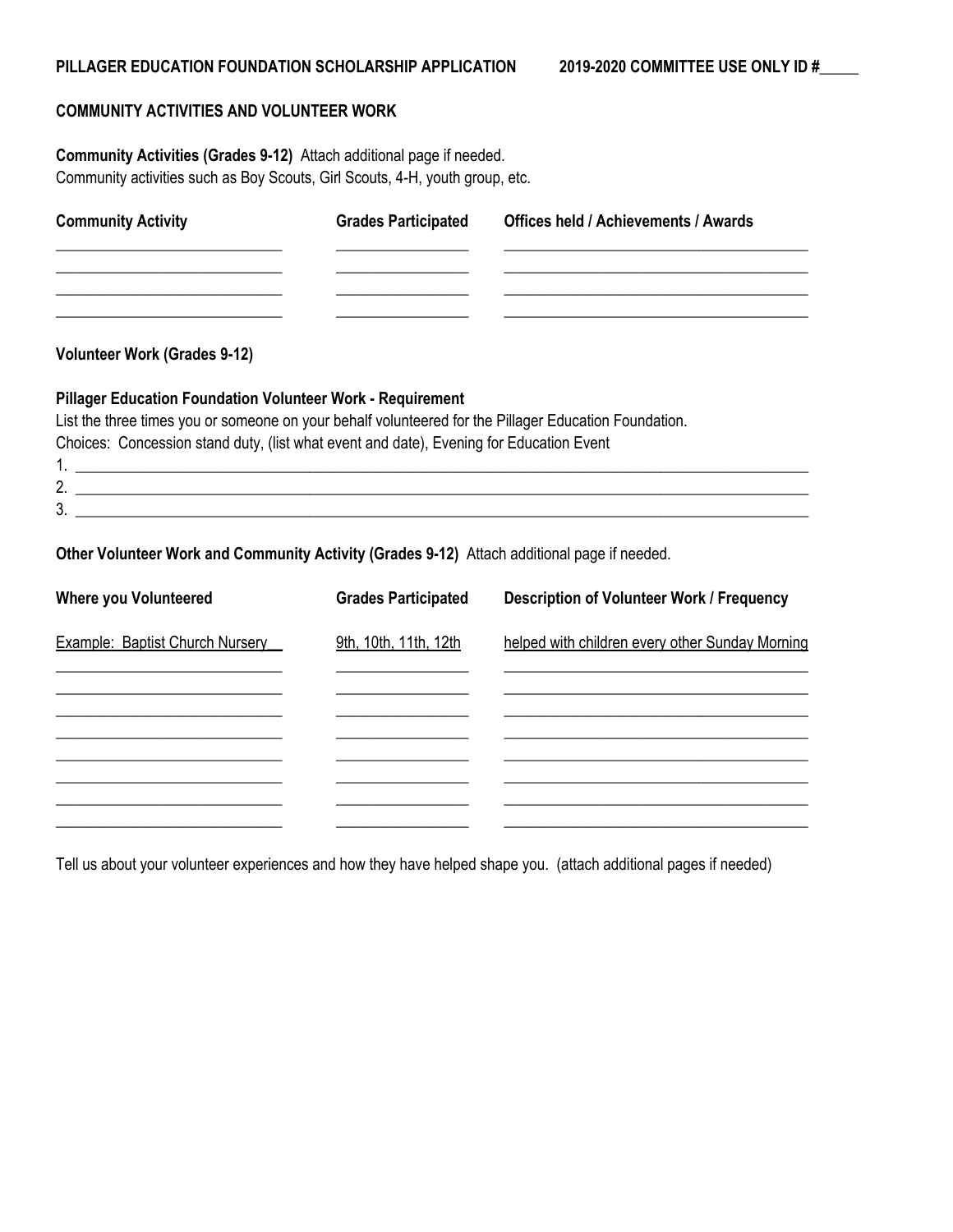## **WORK EXPERIENCE**

List the most recent work experience first. Use a separate sheet if necessary. If you list jobs such as babysitting or other occasional work, lump all clients together in one "job". If you worked for a family business, such as a farm, but **did not get paid**, include that time as **one** of the jobs.

|              |                                                                            | _____Irregular (like on call babysitting, one-time project, or occasional work)                                |  |  |  |  |  |
|--------------|----------------------------------------------------------------------------|----------------------------------------------------------------------------------------------------------------|--|--|--|--|--|
|              |                                                                            | ____Part-time (year round, but less than 20+ hours per week)                                                   |  |  |  |  |  |
|              |                                                                            | Full-time for a student (year round, 20+ hours per week)                                                       |  |  |  |  |  |
|              |                                                                            | Family business (no pay - skip to the next job)                                                                |  |  |  |  |  |
|              |                                                                            | When did you start this job?______________________When did you end this job? (if applicable)__________________ |  |  |  |  |  |
|              |                                                                            |                                                                                                                |  |  |  |  |  |
|              |                                                                            |                                                                                                                |  |  |  |  |  |
|              |                                                                            |                                                                                                                |  |  |  |  |  |
|              |                                                                            | Irregular (like on call babysitting, one-time project, or occasional work)                                     |  |  |  |  |  |
|              |                                                                            | ____Part-time (year round, but less than 20+ hours per week)                                                   |  |  |  |  |  |
|              |                                                                            | Full-time for a student (year round, 20+ hours per week)                                                       |  |  |  |  |  |
|              |                                                                            | Family business (no pay - skip to the next job)                                                                |  |  |  |  |  |
|              |                                                                            | When did you start this job?______________________When did you end this job? (if applicable)__________________ |  |  |  |  |  |
|              |                                                                            |                                                                                                                |  |  |  |  |  |
|              |                                                                            |                                                                                                                |  |  |  |  |  |
|              | Irregular (like on call babysitting, one-time project, or occasional work) |                                                                                                                |  |  |  |  |  |
|              |                                                                            | ___Part-time (year round, but less than 20+ hours per week)                                                    |  |  |  |  |  |
|              |                                                                            | ____Full-time for a student (year round, 20+ hours per week)                                                   |  |  |  |  |  |
|              |                                                                            | Family business (no pay - skip to the next job)                                                                |  |  |  |  |  |
|              |                                                                            |                                                                                                                |  |  |  |  |  |
|              |                                                                            |                                                                                                                |  |  |  |  |  |
|              | What were your responsibilities?_______                                    |                                                                                                                |  |  |  |  |  |
| Type of job: |                                                                            | _____Seasonal (20+ hours, but just in the summer)                                                              |  |  |  |  |  |
|              | Irregular (like on call babysitting, one-time project, or occasional work) |                                                                                                                |  |  |  |  |  |
|              |                                                                            | Part-time (year round, but less than 20+ hours per week)                                                       |  |  |  |  |  |
|              |                                                                            | Full-time for a student (year round, 20+ hours per week)                                                       |  |  |  |  |  |
|              |                                                                            | Family business (no pay - skp to the next job)                                                                 |  |  |  |  |  |
|              |                                                                            | When did you start this job?_______________________When did you end this job? (if applicable)______            |  |  |  |  |  |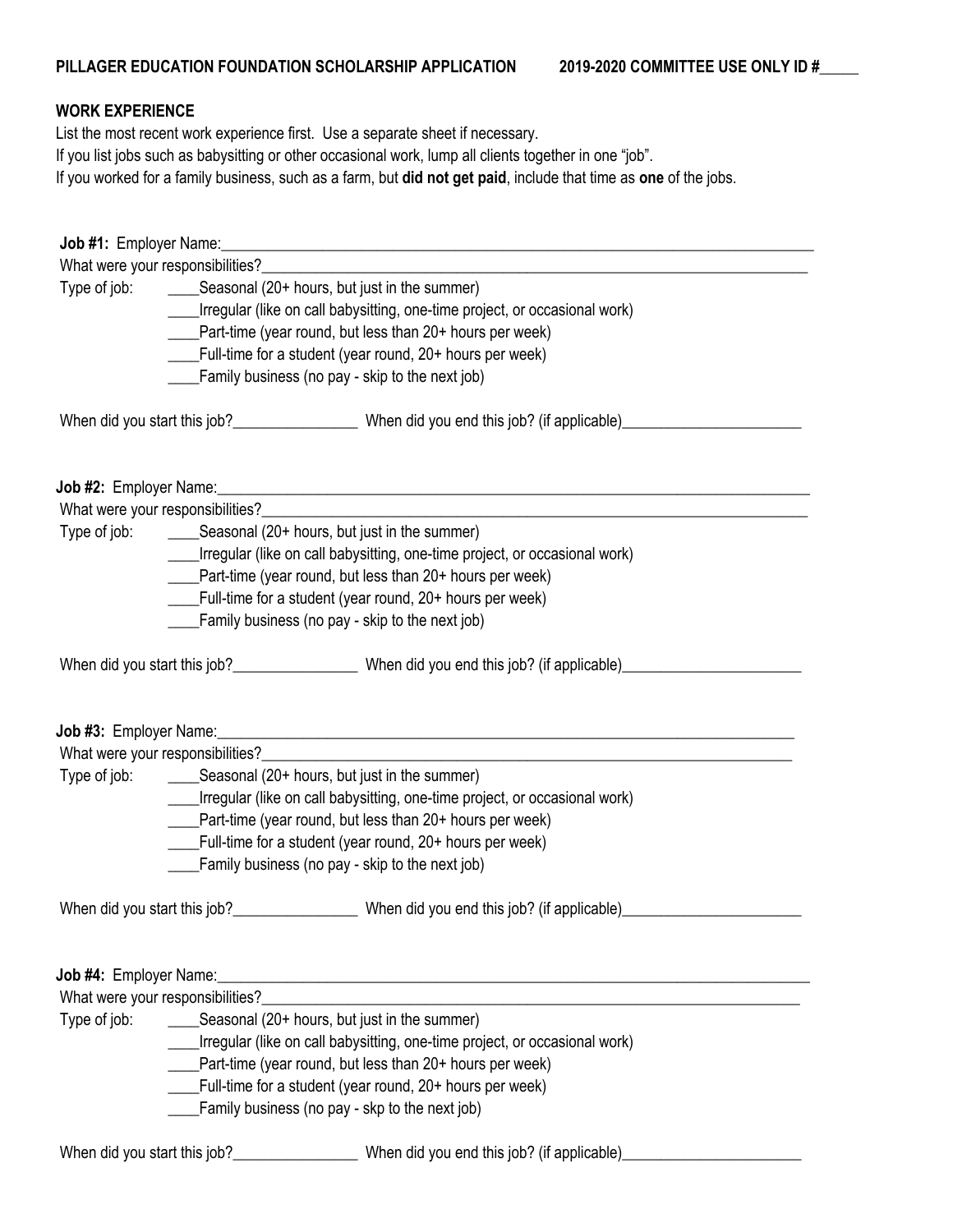# **SCHOOL ATHLETICS AND ACTIVITIES (Grades 9-12)**

Examples: Student government, music, sports, musicals, plays, NHS, any committee you worked on, and volunteer things you did at school, such as Special Olympics. We are interested in ways you participated at school beyond the classroom. Use a separate sheet if needed.

| <b>FRESHMAN YEAR:</b>  | <b>FALL</b>                                                                                                           | <b>WINTER</b>                                                                   | <b>SPRING</b> |
|------------------------|-----------------------------------------------------------------------------------------------------------------------|---------------------------------------------------------------------------------|---------------|
| <b>ACTIVITIES</b>      |                                                                                                                       | <u> 1990 - Johann John Stone, mars et al. (1990)</u>                            |               |
| <b>ACTIVITIES</b>      |                                                                                                                       | <u> 1999 - Jan James James (f. 1989)</u>                                        |               |
|                        |                                                                                                                       |                                                                                 |               |
|                        |                                                                                                                       |                                                                                 |               |
| <b>SOPHOMORE YEAR:</b> | <b>EALL</b>                                                                                                           | <b>WINTER</b>                                                                   | <b>SPRING</b> |
| <b>ACTIVITIES</b>      |                                                                                                                       |                                                                                 |               |
| <b>ACTIVITIES</b>      |                                                                                                                       |                                                                                 |               |
|                        |                                                                                                                       |                                                                                 |               |
|                        |                                                                                                                       |                                                                                 |               |
| <b>JUNIOR YEAR:</b>    | <b>FALL</b>                                                                                                           | <b>WINTER</b>                                                                   | <b>SPRING</b> |
| <b>ACTIVITIES</b>      |                                                                                                                       | <u> 1990 - Jan James James, martin amerikan basar (</u>                         |               |
| <b>ACTIVITIES</b>      |                                                                                                                       | <u> 2000 - Andrea Andrew Maria (h. 1982).</u><br>2001 - Andrew Maria (h. 1902). |               |
|                        |                                                                                                                       |                                                                                 |               |
|                        |                                                                                                                       |                                                                                 |               |
| <b>SENIOR YEAR:</b>    | <b>FALL</b>                                                                                                           | <b>WINTER</b>                                                                   | <b>SPRING</b> |
| <b>ACTIVITIES</b>      | <u> 1986 - Johann Harry Harry Harry Harry Harry Harry Harry Harry Harry Harry Harry Harry Harry Harry Harry Harry</u> |                                                                                 |               |
|                        |                                                                                                                       |                                                                                 |               |
| <b>ACTIVITIES</b>      |                                                                                                                       |                                                                                 |               |
|                        |                                                                                                                       |                                                                                 |               |